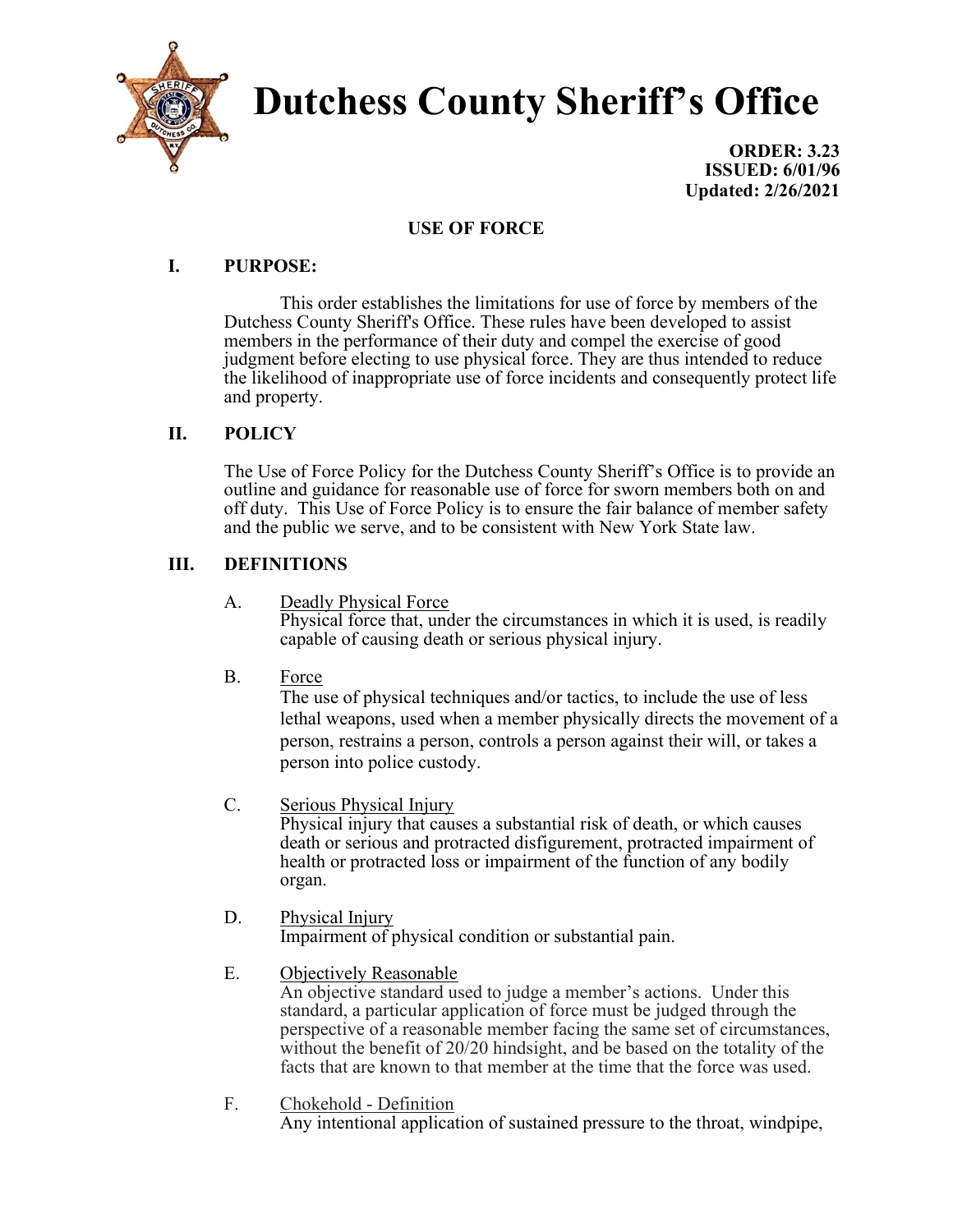or neck of a person in a manner that may hinder breathing, reduce the intake of air, or obstruct blood flow.

- G. Display A Chemical Agent To point a chemical agent at a person or persons.
- H. Use/Deploy Chemical Agent The operation of the chemical agent against a person or persons.
- I. Brandishing A Firearm To point a firearm at a person or persons.
- J. Uses/Discharges A Firearm To discharge a firearm at or in the direction of a person or persons.
- K. Brandishes an Electronic Control Weapon To point an electronic control weapon at a person or persons.
- L. Uses/deploys an Electronic Control Weapon The operation of an electronic control weapon against a person or persons.
- M. Brandishes and Impact Weapon To point an impact weapon at a person or persons or otherwise act in a manner that would make a person or persons believe it was about to be used on them.
- N. Uses/Deploys an Impact Weapon The operation of an impact weapon against a person or persons.
- O. Spit Hood Device Temporary protective devices issued and authorized by the Sheriff's Office that are designed to prevent the wearer from biting and/or transmitting fluids (saliva and mucous).

#### IV. GUIDELINES

- A. No policy can reasonably predict all possible situations where force has the potential of being used, therefore members are entrusted to use reasonableness when making decisions that at times can be split second decisions.
- B. Members shall only use the amount of force that is reasonably necessary given the specific set of circumstances at the time, to only accomplish a lawful law enforcement function or purpose.
- C. All use of force must be consistent with State and Federal Law, more specifically consistent with the Supreme Court Decisions in *Graham v*. Connor and Tenn. v. Garner.
- D. This policy recognizes that not all situations or circumstances will allow a member to only use the tools, weapons or training received when using force. Any force used outside of these parameters will be based on reasonableness given the specific situation or incident.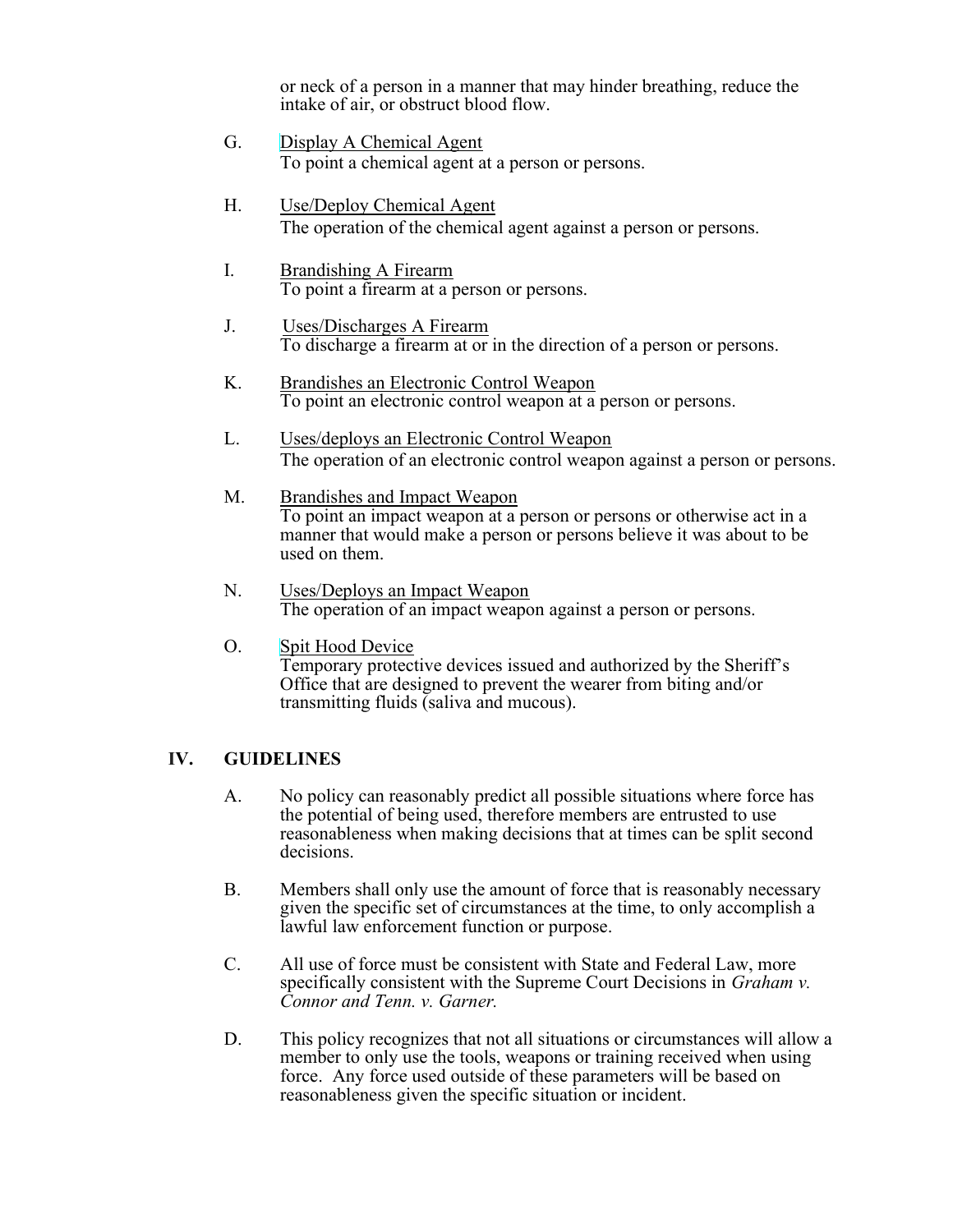- E. All factors used to determine a particular use of force are to be clearly articulated when documenting the incident.
- F. Any action taken by a member with regard to moving, restraining, controlling, or taking a person into custody where there is any possibility of the person sustaining a physical injury, shall be considered force as defined in this policy.

## V. DETERMINATION OF REASONABLENESS

- A. The factors to be considered when determining reasonableness with respect to use of force should include, but not be limited to, the following:
	- 1. A careful balance of the rights of the individual with the legitimate interest of the office (government)
	- 2. What were the force options and what was applied?
	- 3. Not subject to 20/20 hindsight analysis
	- 4. A review of the facts known to the members at the time the force was applied.
		- a. The severity of the offense
		- b. Whether the suspect poses an immediate threat to the safety of the members or others
		- c. Whether the suspect is actively resisting arrest or attempting to flee.
	- 5. Training and experience of the member
	- 6. The availability of other tools, techniques, and backup
	- 7. The potential for injury to citizens, members/officers, and suspects
	- 8. Duration of the action
	- 9. Member/Subject considerations
		- a. Size
		- b. Age
		- c. Physical condition
		- d. Specialized training
	- 10. Influence of drugs or alcohol
	- 11. Subject's known history of violence
	- 12. Subject's mental or psychiatric history, if known
	- 13. Potential pre-assault Indicators
		- a. Verbal aggression
		- b. Posture change fighting posture
		- c. Individual ignores all commands
		- d. Aggression directed at the member or other person present
	- 14. Ability of the subject to physically comply
	- 15. Does the subject understand the commands being given to him/her?
	- 16. Excited Delirium Syndrome observed
	- 17. Language barrier
	- 18. Did the force used have the desired result?
	- 19. Is the member's conduct tactfully sound and pursuant to Office policy?
	- 20. What were the environmental factors?
	- 21. What weapons were available or in subject's possession at the time of the encounter?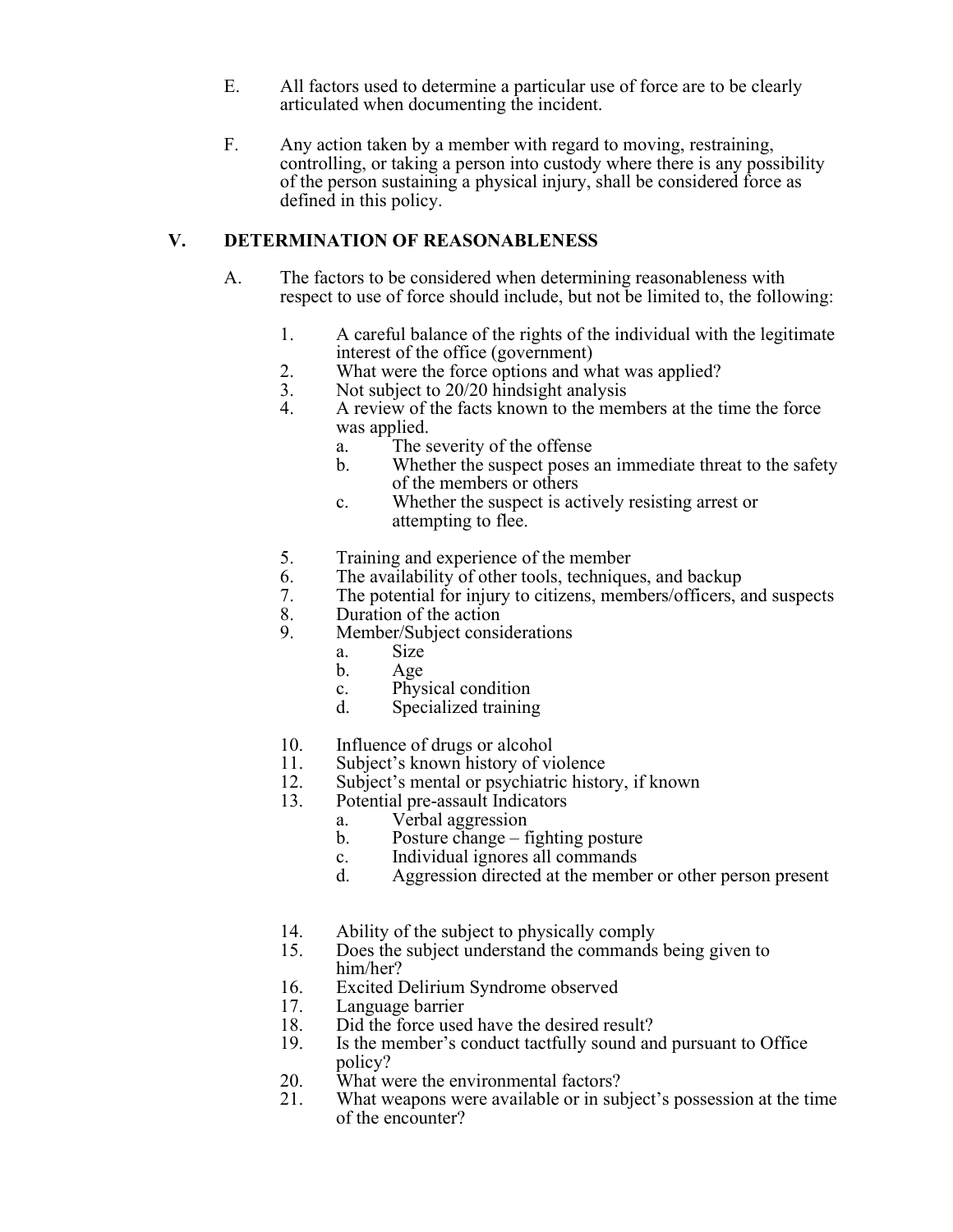- 22. Distance between member and subject.<br>23. Is the member or suspect injured, exhau
- Is the member or suspect injured, exhausted or able to continue?
- 24. Any known medical conditions

#### VI. DUTY TO INTERVENE

A. Any member present and observing another member using force that he/she reasonably believes to be clearly beyond that which is objectively reasonable under the circumstances shall intercede to prevent the use of unreasonable force, if and when the member has a realistic opportunity to do so. The intervening member will then notify a supervisor immediately.

#### VII. MEDICAL AND MENTAL HEALTH NEEDS

- A. Whenever force is used by a member the person must be assessed for any injuries as soon as reasonably practical and safe to do so.
- B. Members shall provide immediate medical attention when an injury is visible or if a person complains of an injury as a result of the force used, as soon as reasonably practical and safe to do so.
- C. Members shall render first aid, when practical and within the scope of their training, to anyone injured as a result of the force used pending an evaluation by trained medical professionals.
- D. All injuries, or lack thereof when alleged, shall be documented with photographs by a supervisor or CST who is not involved in the use of force.
- E. The immediate mental health needs of a person shall be based upon the reasonable cause to believe that a person, who appears to be mentally ill, is conducting themselves in a manner which is likely to result in a serious harm to themselves or others. The person will then be transported to an appropriate facility for a mental health evaluation.
- F. Members shall document any requests for necessary medical or mental health treatment, as well as efforts of the member to arrange for such treatment.

#### VIII. PROHIBITED USE OF FORCE AND EXCEPTIONS

- A. Force is not authorized:
	- 1. Against persons who are handcuffed or restrained unless it is used to prevent injury to themselves or others, to prevent escape, or to facilitate movement.
	- 2. To obtain blood, saliva, urine, or other bodily fluids/matter, from an individual for the purposes of scientific testing except under circumstances in which a valid court order has been issued.
	- 3. To extract an item from the mouth or body cavity of a subject without a warrant, except where life threatening circumstances are present, or a court order has been issued.
	- 4. To coerce a confession from a subject.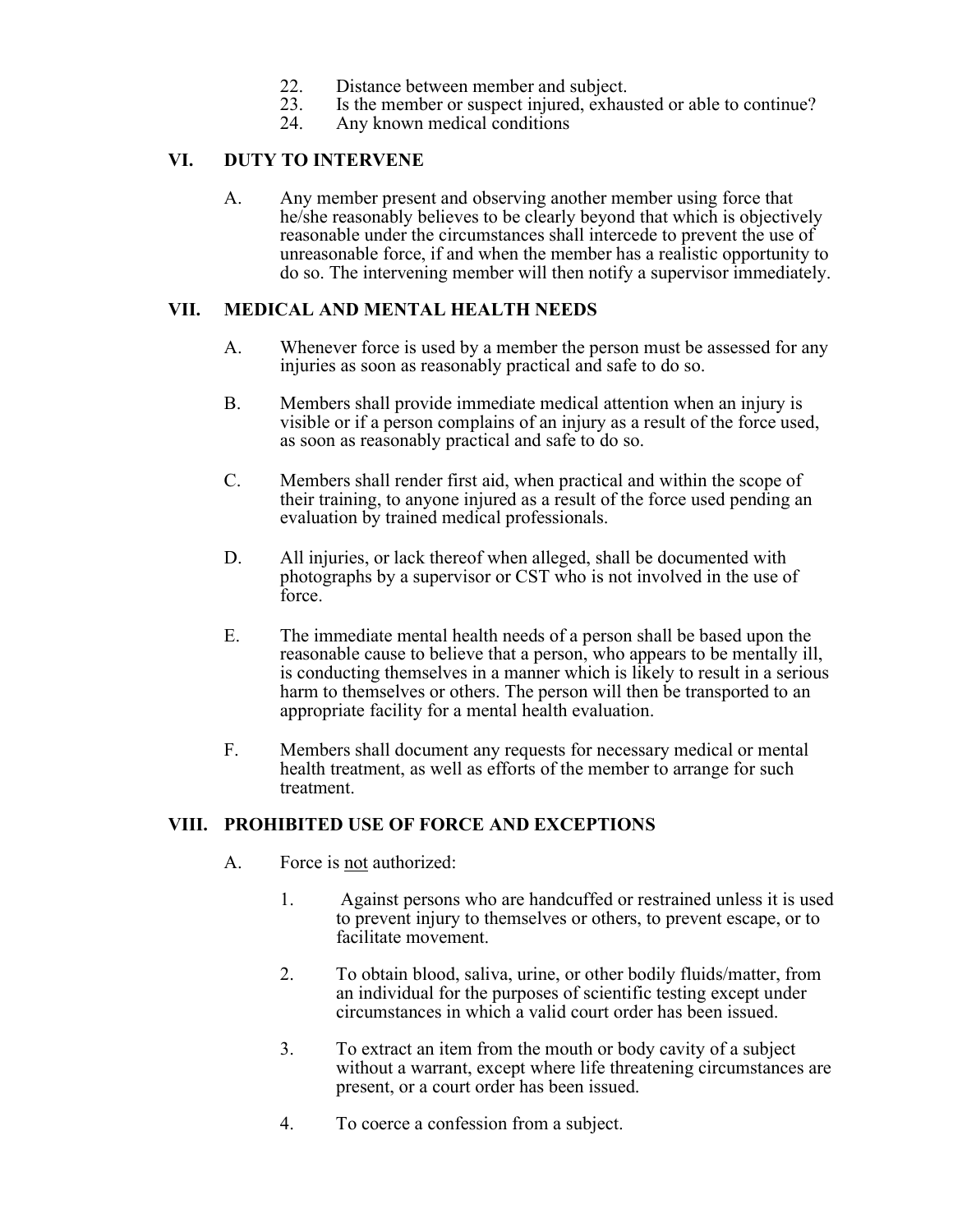5. Choke holds are never authorized unless deadly physical force is necessary. See Deadly Physical Force below.

#### IX. AUTHORIZATION OF USE OF FORCE

- A. Members are authorized to use reasonable force to accomplish the lawful duties of their position including, but not limited to:
	- 1. Effecting a lawful arrest.
	- 2 Preventing an escape where the member reasonably believes the person committed the offense in question.
	- 3 Effecting a detention based on reasonable suspicion that criminal activity has occurred or is actively on-going.
	- 4 Taking people into custody or protective custody when they are a danger to themselves or others pursuant to the New York State Public Health Law, Civil Court order, or NYS Mental Hygiene Law.
	- 5 Assisting a medical provider with providing necessary and legally authorized assistance to a person.
	- 6 When the member believes the person is an immediate physical threat to that member, themselves, or others.
	- 7. Overcoming resistance to a lawful police order.
- B. Less lethal weapons

Less lethal weapons are authorized for use as per Dutchess County Sheriff's Office policies 3.24, 3.24a, 3.24b, 3.24c and applicable laws.

- C. Spit Hoods
	- 1. When authorized by a supervisor, spit hoods may be placed upon a person in custody when the member reasonably believes he will be spit on or bitten by the suspect.
	- 2. Members utilizing spit hoods will ensure that the spit hood is fastened pursuant to manufactures instructions to allow for adequate ventilation so the suspect can breathe normally.
	- 3. Members will ensure the safety of a suspect who is wearing a spit hood during movement due to the visibility restriction that will occur.
	- 4. Spit hoods will not be used if the suspect is bleeding from the area around the mouth and nose, or if there are indications that a person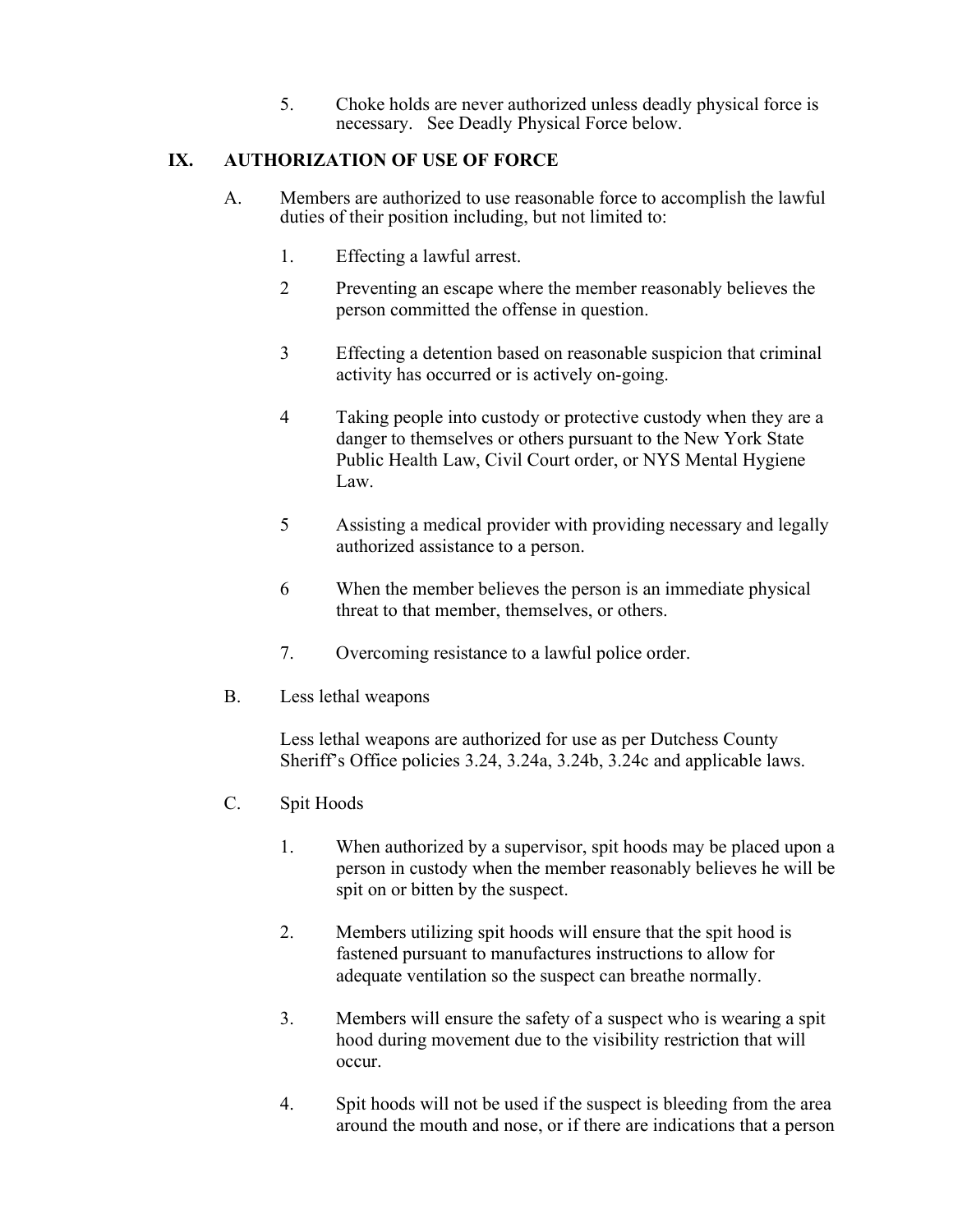has a medical condition that restricts their ability to breathe. The spit hood shall be removed immediately should the subject indicate they are having trouble breathing, or if it's apparent they are having trouble breathing.

- 5. If the suspect vomits while wearing the spit hood a member shall promptly remove the spit hood to allow for obstructed breathing.
- 6. Spit hoods will not be used if a chemical agent has been used/deployed, unless the person has been fully decontaminated.
- 7. If a spit hood is utilized the suspect must remain under constant, in person, observation and will not be left alone under any circumstances.
- 8. The use of a spit hood must be reported in a D-36 form.

# X. AUTHORIZATION OF DEADLY PHYSICAL FORCE

- A. Authority to use deadly physical force is only granted only when objectively reasonable and pursuant to Article 35 of the New York State Penal Law and Dutchess County Sheriff's Office Policies 3.25 and 3.26. Reasonableness is determined when:
	- 1 The member reasonably believes that the person has a weapon or is immediately attempting to access a weapon, and the member reasonably believes the person intends to use it against the member or another person, or
	- 2 The member reasonably believes the person's actions are capable of causing serious bodily harm or death to the member or another person, whether or not a weapon is present or involved, and it is reasonable to believe that the person will do so, or
	- 3 The member reasonably believes that this action is needed to prevent death or serious bodily harm to the member or another person.
	- 4 It is necessary to prevent escape of a fleeing subject when the member has reasonable cause to believe that the subject has committed, or intends to commit, a felony involving serious bodily harm or death and the member believes there is an immediate risk of serious bodily harm or death to the member or another person if the subject is not immediately apprehended.
- B If practical given the current circumstances, the member shall give a warning that deadly physical force will be used.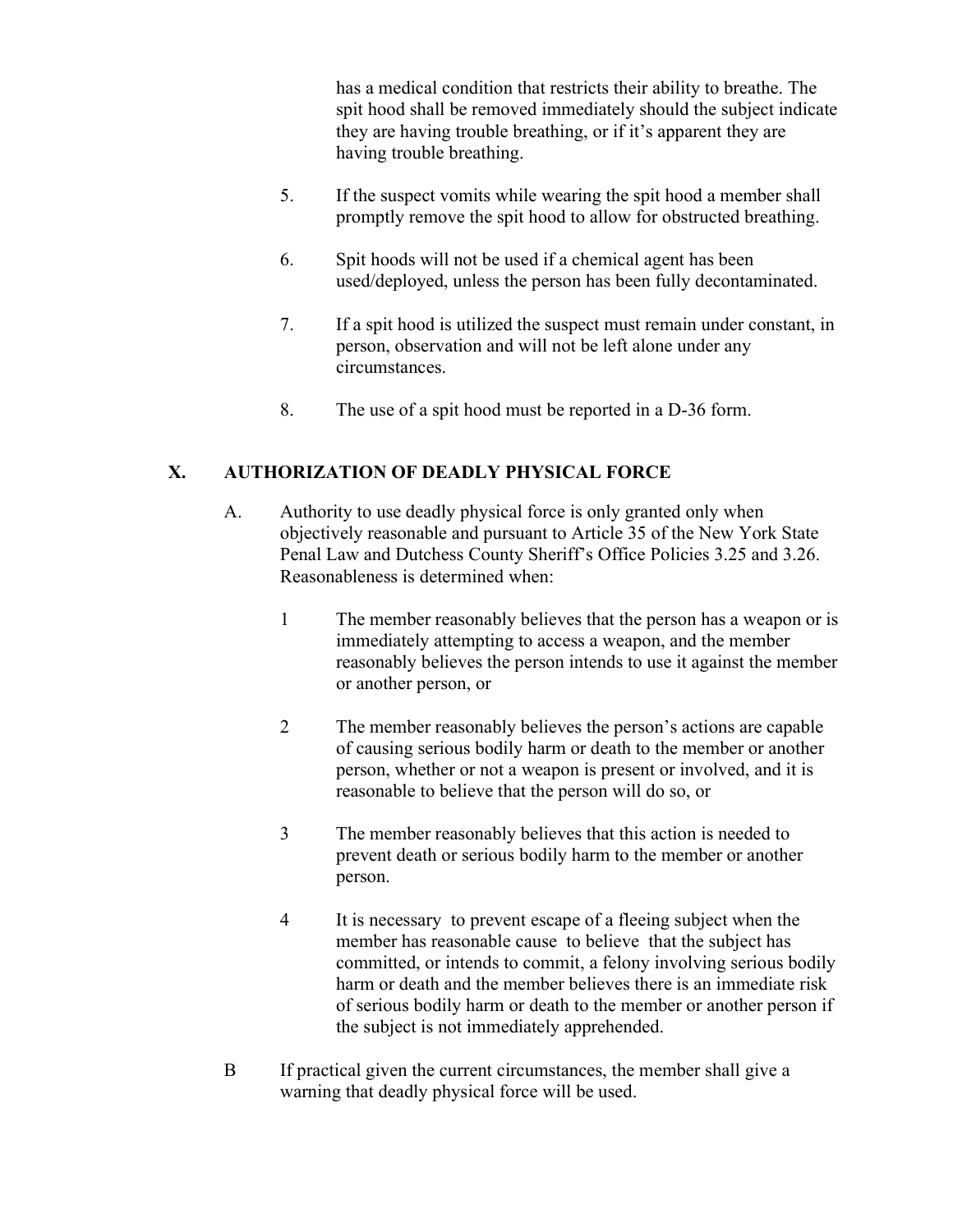C The use of any force or weapons may constitute deadly physical force depending on the manner in which the force or weapon was used.

# XI. DEADLY PHYSICAL FORCE – NOT AUTHORIZED

- A To prevent any destruction of property unless authorized by Article 35 of the NYS Penal Law.
- B Shooting at moving vehicles unless the member reasonably believes that any occupant(s) of the vehicle are about to use deadly physical force against the member or another person and there are no avenues of avoidance, or believes the operator or any of its occupants intends to commit a felony that could cause serious bodily injury or death to the member or another person.

# XII. REPORTING / REVIEWING / INVESTIGATING THE USE OF FORCE

- A. Supervisory notification must be made as soon as practical after force is used. Members must document the force used in a report.
- B. A supervisor shall investigate the incident and complete a D-36 form, when one or more of the following apply:
	- 1. Any injury observed by a member or reported injury by the subject. This includes pain or discomfort reported by the subject.
	- 2. Any force used that a reasonable person would believe has the potential to cause injury, serious physical injury, or death. For purposes of this section momentary discomfort shall not be considered injury or serious physical injury.
	- 3. Displaying or using a chemical agent.
	- 4. Brandishing or using a firearm.
	- 5. Brandishing or using a electronic control weapon (Taser).
	- 6. Brandishing or using an impact weapon.
	- 7. The use of a spit hood on a person.
	- 8.. The application of any restraint device other than handcuffs, shackles, belly chains, or other approved device(s).
	- 9. The shift/unit supervisors have the initial responsibility to investigate Use of Force incidents involving their members.
	- 10. Use of force incidents that cause serious physical injury or death